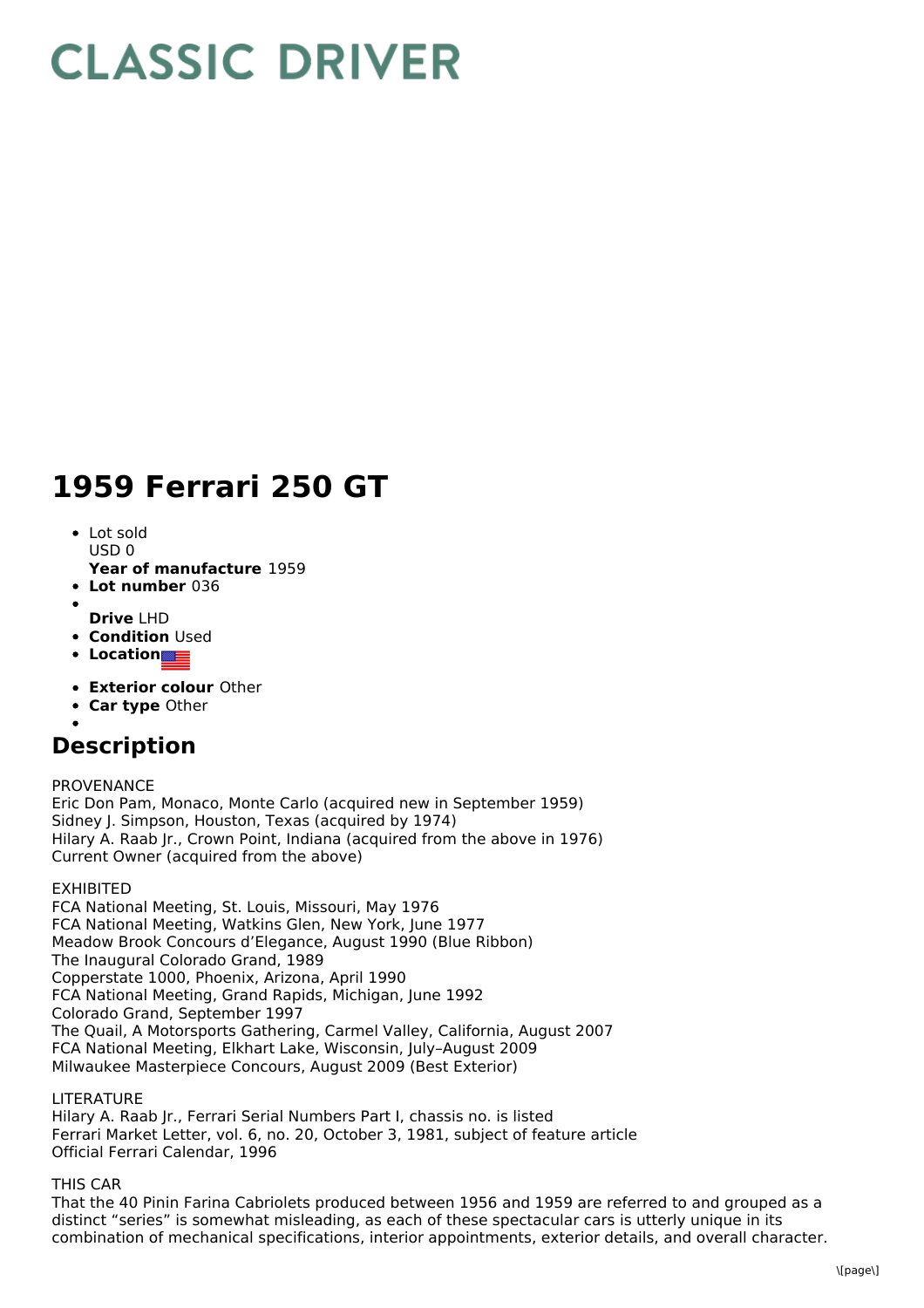Despite their differences, all 40 examples share the same basic 250 GT chassis and timeless style that have garnered the model a revered reputation with collectors.

All of the Series I Cabriolets were assembled by Pinin Farina in its custom shop, not just in the effort of maintaining a superior build quality, but also in the interest of accommodating the wide variety of requests specified by each car's original owner – generally top clients of Ferrari. In fact, the people who bought Series I Cabriolets new were often as glamorous as the cars they drove; the roster of original owners includes Peter Collins, Prince Sadruddin Aga Khan, Porfirio Rubirosa, Count Giovanni Volpi, and Prince Mohammed Al Faisal.

When compared directly to the Scaglietti-bodied 250 GT LWB California Spider, an open Ferrari of the period that shares a similar design and chassis, it becomes clear that Pinin Farina's Cabriolet is the more refined and mature product. This extraordinary quality, style, and exclusivity came at a price; when new, the Cabriolet was not only the most expensive 250 model by a wide margin, it was also one of the world's most expensive automobiles. Factory literature indicates a list price of \$14,950 for a new Cabriolet, \$3,000 more than the California Spider and \$2,500 more than the "Tour de France" Berlinetta.

The Series I Cabriolet presented here, chassis 1475 GT, is the very last example built. As such, this is a virtually unique example in terms of its coachwork and mechanical specifications.

Given its late build, this body, numbered 19473, displays clear evidence of the transition from the ornate designs of the late 1950s to the clean, modern styling that characterized Pinin Farina coachwork in the early 1960s.

As with nearly all late-production Cabriolets, 1475 GT features full-width bumpers and its flanks are unadorned with vents, emphasizing the long, elegant lines of the front wings. Additionally, this Series I Cabriolet is one of only four examples built with the open headlamp treatment and one of only two that feature the tall vertical taillights that were later incorporated into Pinin Farina's 250 GT Coupe and Series II Cabriolet. As completed, 1475 GT was finished in a striking color scheme of Giallo Solare (Sun Yellow) with brown Connolly leather upholstery.

In addition to its refined coachwork, this Series I Cabriolet possesses mechanical specifications that differentiate it from other examples; it is one of a limited number of Pinin Farina Cabriolets (three known and possibly as many as 10) that were factory-equipped with a Lucas starter, generator, voltage regulator, coils, plug wires, and twin, rear-mounted distributors – the same as those used in contemporary Aston Martin sports racing cars. Additionally, 1475 GT is the only Series I Cabriolet that was constructed with a Lucas parallel wiper system, in lieu of the standard "clap hands" system.

This example also features an improved six-blade cooling fan and its radiator was equipped with a roll-up blind instead of the standard actuating louver system. While later 250 GTs had a more resolved system to raise and lower the radiator blind, in this car the actuator for the louvers was modified by drilling a hole in the pivot pin, thus allowing the cable to pass through and pull up the blind.

Completed on August 27, 1959, 1475 GT was first sold to Eric Don Pam, an American citizen living in Monaco, who took delivery at the Ferrari factory and had the car registered on Italian tourist license plates, "EE 30001."

In January 1963, presumably while in Mr. Pam's ownership, the Series I Cabriolet was serviced at the Ferrari Factory Assistenza Clienti in Modena. Records indicate that, by this time, 1475 GT had covered 36,000 km and was registered on American license plates.

In the mid-1960s, the Ferrari was exported to the US and spent approximately 10 years in Florida. By 1974, 1475 GT was owned by Sidney J. Simpson, proprietor of Simpson Automobili, a Ferrari specialist in Houston, Texas.

Two years later, Mr. Simpson offered the Series I Cabriolet for sale in Ferrari Market Letter, and his ad caught the attention of Hilary A. Raab Jr., a pioneering enthusiast whose early efforts to document Ferrari production have proved instrumental to the collector car community. Shortly after seeing the ad, Mr. Raab flew to Houston, bought 1475 GT, and drove it nonstop from Texas to his home in Indiana.

Over the next 38 years, 1475 GT served as Mr. Raab's preferred driver and, in 1989, it was the car he chose to take on the inaugural Colorado Grand. Following this event, Scott Taylor rebuilt the engine, and 1475 GT then covered approximately 8,000 miles in two other Colorado Grands and two Copperstate 1000 rallies. Beyond these long-distance tours, the Series I Cabriolet was regularly used to drive to events throughout the Midwest, from Ferrari Club of America National Meetings to regional concours d'elegance. Throughout Mr. Raab's ownership, the Cabriolet was always regularly exercised and meticulously maintained in good working order.

Acquired by the current owner in 2014, the Ferrari has recently benefited from a high-quality cosmetic restoration, carried out in a sympathetic fashion so as not to disturb the car's extraordinary originality. Presented in a striking color scheme of dark metallic blue with tan leather upholstery, 1475 GT is a